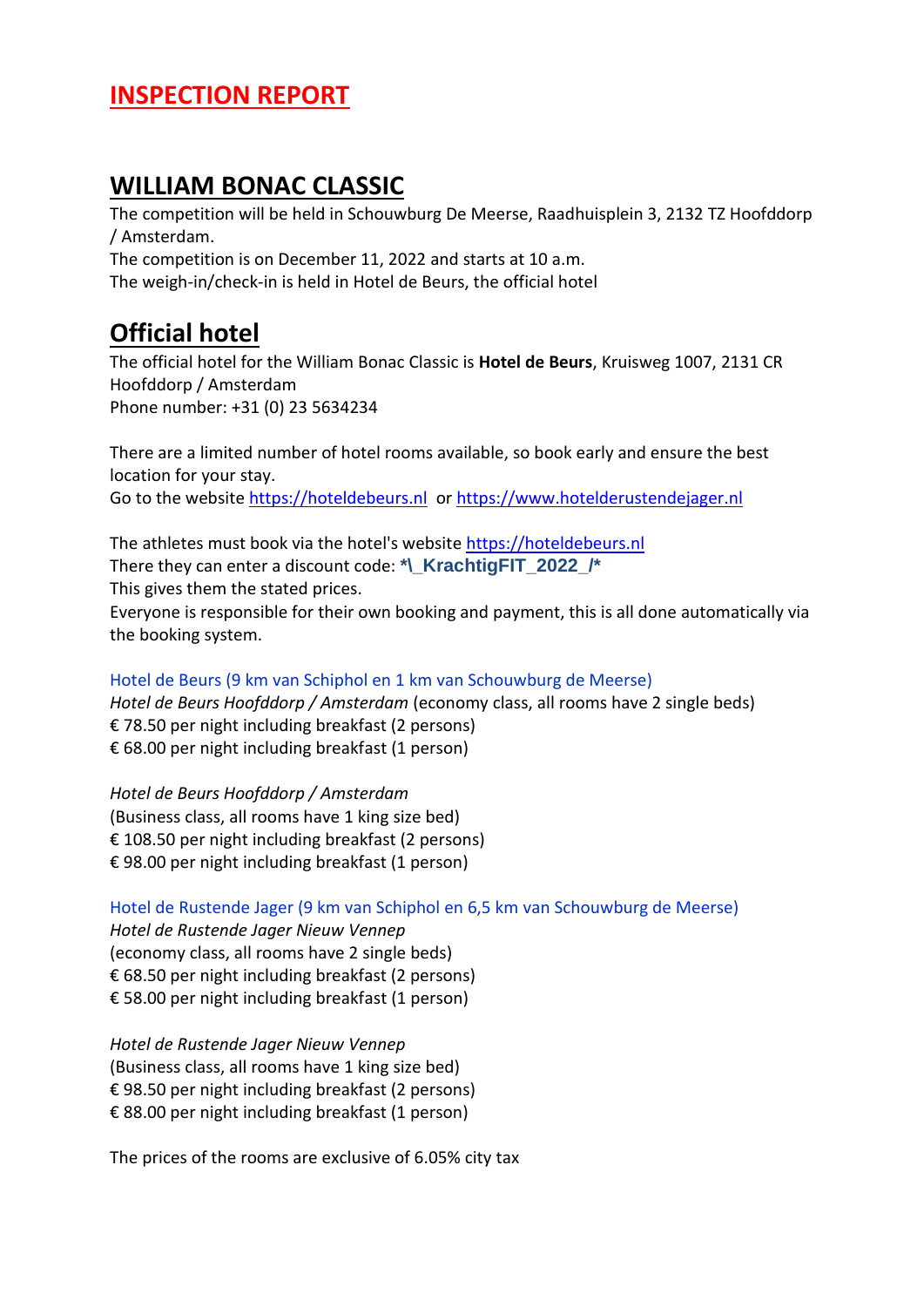#### **IMPORTANT INFORMATION**

**All costs of travel, hotel accommodation, airport transportation and meals are the responsibility of the individual athletes.**

### **Hotels near Schiphol Airport and Theater de Meerse**

Hotel Novotel Amsterdam Schiphol Airport Holiday Inn Express Amsterdam Executive Residency by Best Western Amsterdam Airport

#### **NPC Worldwide athletes**

To participate in the William Bonac Classic, you must first participate in a Regional competition in your home country if you are from one of the following participating countries: **Argentina, Australia, Austria, Bolivia, Brazil, Chile, Colombia, Denmark, Ecuador , Finland, France, Germany, Hungary, India, Italy, Japan, Mexico, Netherlands, New Zealand, Norway, Paraguay, Peru, Portugal, South Africa, South Korea, Spain, Taiwan, United Kingdom, Uruguay**

### **Register with the NPC Worldwide**

An NPC Worldwide number is not required to complete your registration form to register for the competition, but you must be a registered NPC Worldwide member to enter. You can register online to join the NPC Worldwide <https://www.npcworldwide-register.com/login>

### **Registration William Bonac Classic**

Goes through MUSCLEWARE. Click on the link below <https://www.muscleware.com/register/>

# **Check In /Weigh in**

The official athlete registration check will take place on Friday, December 9, 2022 12:00 PM - 6:00 PM

All athletes must present their payment, NPC Worldwide number and passport at check-in. **Check in / Weighing takes place at Hotel de Beurs, Kruisweg 1007, 2131 CR Hoofddorp / Amsterdam**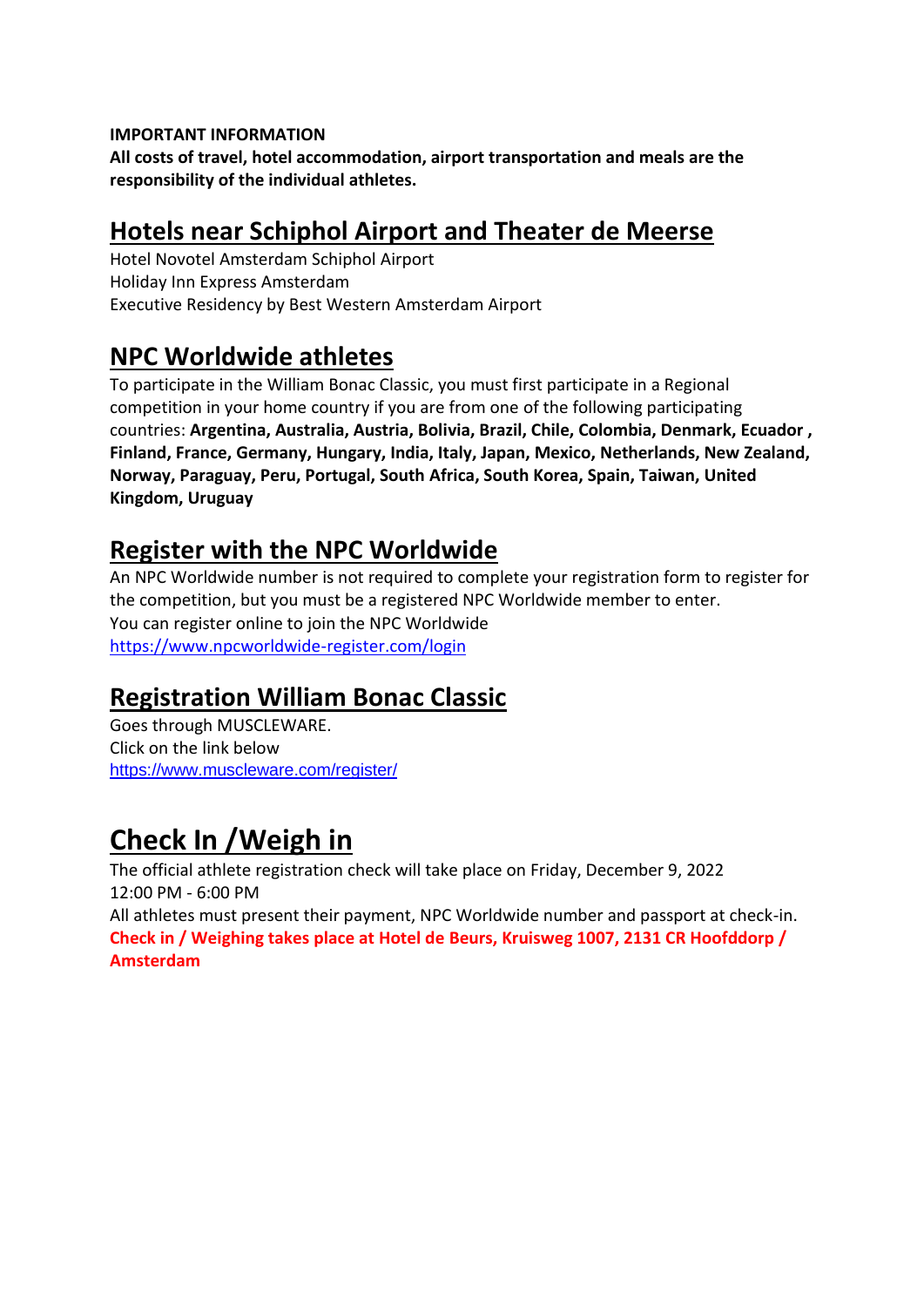# **Registration fee**

The William Bonac Classic Entry Fee is € 225, - Open Class, each Crossover € 175, - and Junior and Master classes € 150, must be paid in advance online: [www.williambonacclassic.nl](http://www.williambonacclassic.nl/) **Extras:** If you would like your Coach or another person to help you backstage, this is €100 which is purchased during registration or online.

Please include your name during the online payment and bring a copy of your payment confirmation with you when registering.

### **IMPORTANT INFORMATION**

**For payments after November 27, 2022 or upon registration, an additional €50 will be charged.**

# **Participation**

This competition is open to all athletes and federations from all over the world. CROSSOVER IS ALLOWED!

# **Posing Music**

Arrange via Muscleware

# **Tanning**

The tanning is done by Spray tan. <https://www.spray-tan.nl/william-bonac-classic.html>

#### **IMPORTANT INFORMATION**

The Open Contest has banned all tanning that can be wiped off. An official checks the color of all athletes backstage and if the color comes off by simply wiping, the athlete is told to remove the color before going on stage.

## **Hair and makeup**

There is a makeup and hairstyling team led by **Wandena Beauty** backstage This must be reserved, you can request that via Krachtfit@gmail.com Costs Make up €80, hair €45, hair and Make up €110 **We cannot allow other make-up artists who work for themselves.**

## **Visa**

Citizens of EU countries do not need a visa. All other countries should consult the embassy in their country to determine if they require a visa. All national federations can request an invitation letter from the competition organizer. The invitation letter does not mean that you will get your visa. The organizer of the competition is not responsible for the visa of the accompanying person.

An athlete who has applied for and received an invitation from the organizing committee of an IFBB Professional League sanctioned event for visa purposes and has used this visa for illegal stay in the host country or another country will be subject to the disciplinary procedures and measures.

VISA Invite Request Email Sent to: [Krachtfit@gmail.com](mailto:Krachtfit@gmail.com)